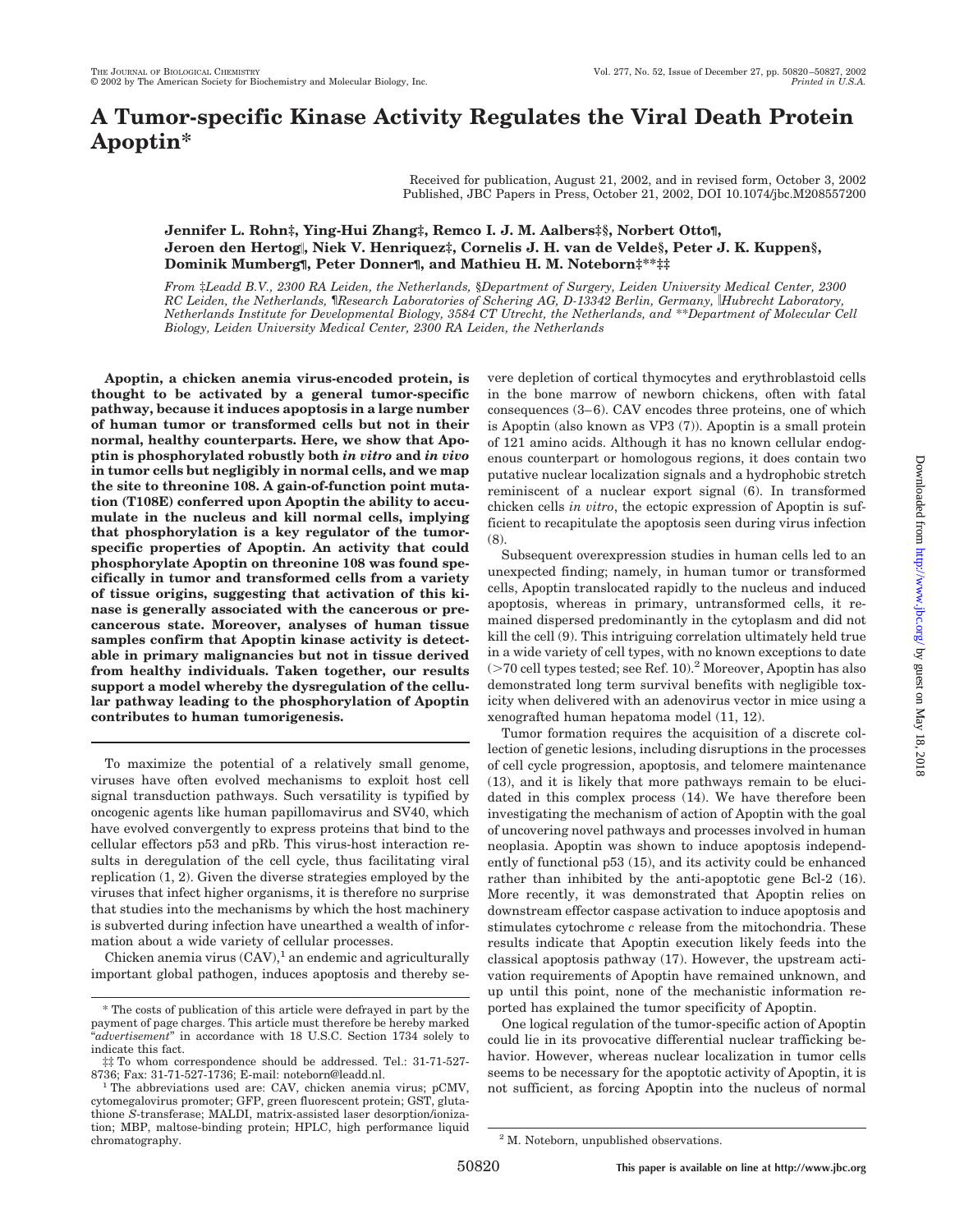cells does not result in apoptosis  $(18, 19)^3$ . Therefore, we postulated that a further tumor-specific activation step was required. Because phosphorylation is known to regulate the function of many proteins (20), and because Apoptin is rich in serines and threonines, we sought to determine whether the behavior of Apoptin could be explained by such modification.

Here, we show that Apoptin is regulated by a kinase activity present in cancer cell lines from a variety of tissue origins, as well as in clinical tumor samples, but negligibly in healthy cells and tissues. These studies reveal the existence of a common tumor-specific pathway that may be involved in the complicated process of tumorigenesis.

## EXPERIMENTAL PROCEDURES

*Cell Culture—*All cells were cultured at 37 °C in a humidified 10%  $CO<sub>2</sub>$  incubator in Dulbecco's modified Eagle's medium containing  $10\%$ fetal calf serum, 100 units/ml penicillin, and 100  $\mu$ g/ml streptomycin (Invitrogen) except human bone-marrow-derived mesenchymal stem cells (BioWhittaker Europe SPRL, Belgium), which were grown as recommended in their accompanying medium MSCGM Bulletkit and used between passages 2 and 4, and keratinocyte-based cultures, which were grown at  $CO<sub>2</sub>$  levels of 7.5% in Dulbecco's modified Eagle's medium/Ham's F-12 (3:1) supplemented with 5% bovine calf serum,  $10^{-6}$  M isoproleronol,  $10^{-6}$  M hydrocortisone, and  $10^{-7}$  M insulin and used below passage 2. All diploid neonatal foreskin-derived fibroblasts were used below passage 14.

*Constructs—*Wild-type Apoptin (also known as VP3) was overexpressed either using pCMV-VP3 (9) (see Fig. 3*E*) or sAPO, a construct in pIRESneo (Clontech) expressing a variant of Apoptin (Arg  $\rightarrow$  Lys mutation at position 116) whose expression and behavior are indistinguishable from that of pCMV-VP3. All in-frame green fluorescent protein (GFP)-fused deletion mutants of Apoptin were constructed with standard linker and restriction enzyme strategies using the vector phGFPS65T (Clontech) as a backbone and pCMV-VP3 as the source of various inserts; in these constructs, GFP was positioned at the N terminus, followed by a four-amino acid tether sequence and then the relevant portions of Apoptin (refer to Fig. 3*E* for the amino acid numbering system used). All alanine and glutamic acid substitution mutants of Apoptin were constructed in the sAPO background using a standard linker substitution strategy. In experiments using these mutants, sAPO was employed as a positive control, and pCMV-VP3 was used in all other cases. Use of the constructs encoding desmin and p53 for transfection assays has been described (17). All new constructs were confirmed by standard automated nucleotide sequence analysis. Precise details of the construction and content of all constructs used are available on request.

*Recombinant Proteins—*MBP-Apoptin, MBP, and Apoptin bearing a C-terminal hexahistidine tag (Apoptin-His) proteins were a kind gift from Rutger Leliveld and have been described.<sup>4</sup> Briefly, MBP-Apoptin was expressed and purified by standard methods in *Escherichia coli* from a construct comprised of a modified vector pMal-c2 (New England Biolabs) encoding an N-terminal maltose-binding protein, a ten-Asn linker, and a thrombin cleavage site, followed by Apoptin based on pCMV-VP3 in the same reading frame. Apoptin-His was cloned and purified by standard methods in *E. coli* from a construct comprised of the vector pET22b (Novagen), which provides a six-histidine tag and a stop codon C-terminal to Apoptin based on pCMV-VP3. GST-Apoptin was cloned using a standard restriction enzyme strategy using the pGEX-T vector (Amersham Biosciences), providing an in-frame glutathione *S*-transferase tag on the N terminus, and sAPO as the Apoptin insert in-frame downstream. Precise details of the construction, expression, and purification of all proteins used are available on request.

*Protein Detection—*Cell cultures were lysed with ice-cold radioimmune precipitation assay buffer (10 mM Tris, pH 7.5, 150 mM NaCl, 0.1% SDS, 1% Nonidet P-40, 1% sodium deoxycholate, supplemented with trypsin inhibitor, pepstatin, leupeptin, aprotinin, phenylmethyl $s$ ulfonyl fluoride,  $\beta$ -glycerol phosphate, sodium orthovanadate, and sodium fluoride, all at standard concentrations), and supernatants were clarified by centrifugation. Immunoprecipitations, when required, were

performed with protein A-agarose-coupled antibodies; this procedure, along with SDS-PAGE, Western blotting onto polyvinylidene difluoride membranes (Immobilon), immunostaining, and enhanced chemiluminescence detection, was performed using standard methodology (21). Antibodies used were VP3-C (a polyclonal rabbit serum against the C terminus of Apoptin (17)),  $\alpha$ 108-P (see below), 111.3 (a mouse monoclonal antibody against the N terminus of Apoptin (9)), DO-1 (against p53; Santa Cruz Biotechnology, Inc.), anti-GFP (against green fluorescent protein; a gift from Bob van de Water), and MBP-probe (against maltose-binding protein; Santa Cruz Biotechnology, Inc.). For the p53 controls shown in Fig. 2, the empty vector-transfected samples were immunoprecipitated with an irrelevant antibody (VP3-C) so as not to pull down endogenous p53 from VH10 cells as a better comparison for ectopic p53 expression in the adjacent lanes.

*In Vitro Kinase Assay and Analysis of Human Tissue Sections—* Exponentially growing cell cultures, or sections (ranging from 5 to 20  $\mu$ m) cut from blocks of fresh tissue snap-frozen in isopentane, were lysed by repeated freeze-thawing in kinase buffer (20 mM Hepes, pH 7.4, 20 mm MgCl<sub>2</sub>, 150 mm NaCl, and standard inhibitors of proteases and phosphatases, the same as used for radioimmune precipitation assay buffer lysis (see above), as well as the phosphatase inhibitor cocktails 1 and 2 (Sigma)). Rectal cancer tissues were chosen based on previous TNM5 -based classification. Flanking sections were re-analyzed by standard hematoxylin and eosin staining, and the tumor cell index was calculated by multiplying the approximate percentage of tumor material in the section by the approximate percentage of tumor cells in the involved area. Equal amounts  $(10-20 \mu g,$  depending on the experiment) of protein from clarified supernatants were added to equal amounts of recombinant Apoptin substrate  $(0.5-3.0 \mu g,$  depending on the experiment) in the presence of 50  $\mu$ M ATP, 0.15  $\mu$ Ci of [ $\gamma$ -<sup>32</sup>P]ATP (when radioactive label was used), and 2 mM dithiothreitol. In some cases control reactions were performed without ATP and in the presence of EDTA to inhibit kinase activity. Phosphorylated proteins were subjected to Western blot analysis before autoradiography (for radioactive ATP) or immunoprobing with purified  $\alpha$ 108-P,  $\alpha$ -MBP, or anti-Apoptin 111.3 antibodies. The preservation of general kinase activity in normal cell material was generally confirmed by analyzing the sample supernatants for the presence of radiolabeled cellular phosphoproteins.

*In Vivo Phosphorylation Assay—*Transfected cultures were pretreated in phosphate-free Dulbecco's modified Eagle's medium supplemented with dialyzed serum (Sigma) for 10 min before metabolic labeling with 1 mCi/ml [32P]orthophosphate for 4 h. After lysis in cold radioimmune precipitation assay buffer, proteins were immunoprecipitated with the antibodies VP3-C,  $\alpha$ -GFP, or DO-1 as appropriate. Purified immunoprecipitates were resolved by SDS-PAGE and Western blot, and the polyvinylidene difluoride membranes were subjected to autoradiography and then immunostained with 111.3 or anti-GFP for precise overlaying of the radioactive signal with the antibody signal. All films were exposed along with fluorescent marks to facilitate subsequent orientation for band isolation (see below).

*Phosphoamino Acid and Peptide Mapping—*Radioactive bands corresponding to phosphorylated Apoptin or negative controls were excised from polyvinylidene difluoride, digested with Tpck-trypsin, and subjected to phosphoamino acid analysis using the method of Hunter and co-workers (22). Briefly, thin-layer electrophoresis was performed with 1.5 kV for 20 min in pH 1.9 buffer in the first dimension; the plates were rotated 90° and run at 1.3 kV for 16 min in pH 3.5 buffer in the second dimension. The phosphoamino acid standards (Sigma) were visualized by ninhydrin staining, and the plates were subjected to phosphorimaging analysis to detect the radioactive spots. Samples split off from the above assay were subjected to parallel tryptic mapping, also using the method of Hunter and co-workers (22); thin-layer electrophoresis was performed in the first dimension at 1 kV for 25 min in pH 1.9 buffer and PhosphoChromo liquid chromatography in the same orientation for the second dimension. Dried plates were subjected to phosphorimaging analysis.

*Mass Spectroscopy—In vitro* phosphorylated GST-Apoptin protein was purified from lysates by standard glutathione-Sepharose purification, carboxymethylated, and precipitated with trichloroacetic acid, and following resuspension it was digested with Tpck-treated trypsin. The peptides were eluted, and the radioactive fractions were identified using reverse-phase high performance liquid chromatography (HPLC). The fractions containing radiolabeled phosphate additions were then

<sup>3</sup> A. Danen-van Oorschot, Y.-H. Zhang, S. R. Leliveld, J. Rohn, M. Seelen, M. Bolk, A. van Zon, S. Erkeland, J. P. Abrahams, D. Mumberg, and M. Noteborn, manuscript in preparation. <sup>4</sup> S. R. Leliveld, Y.-H. Zhang, J. Rohn, M. Noteborn, and J. P.

Abrahams, submitted for publication.

 $5$  TNM classification system (31) is as follows: T, the extent of the primary tumor; N, condition of the regional lymph nodes; M, the absence or presence of distant metastases.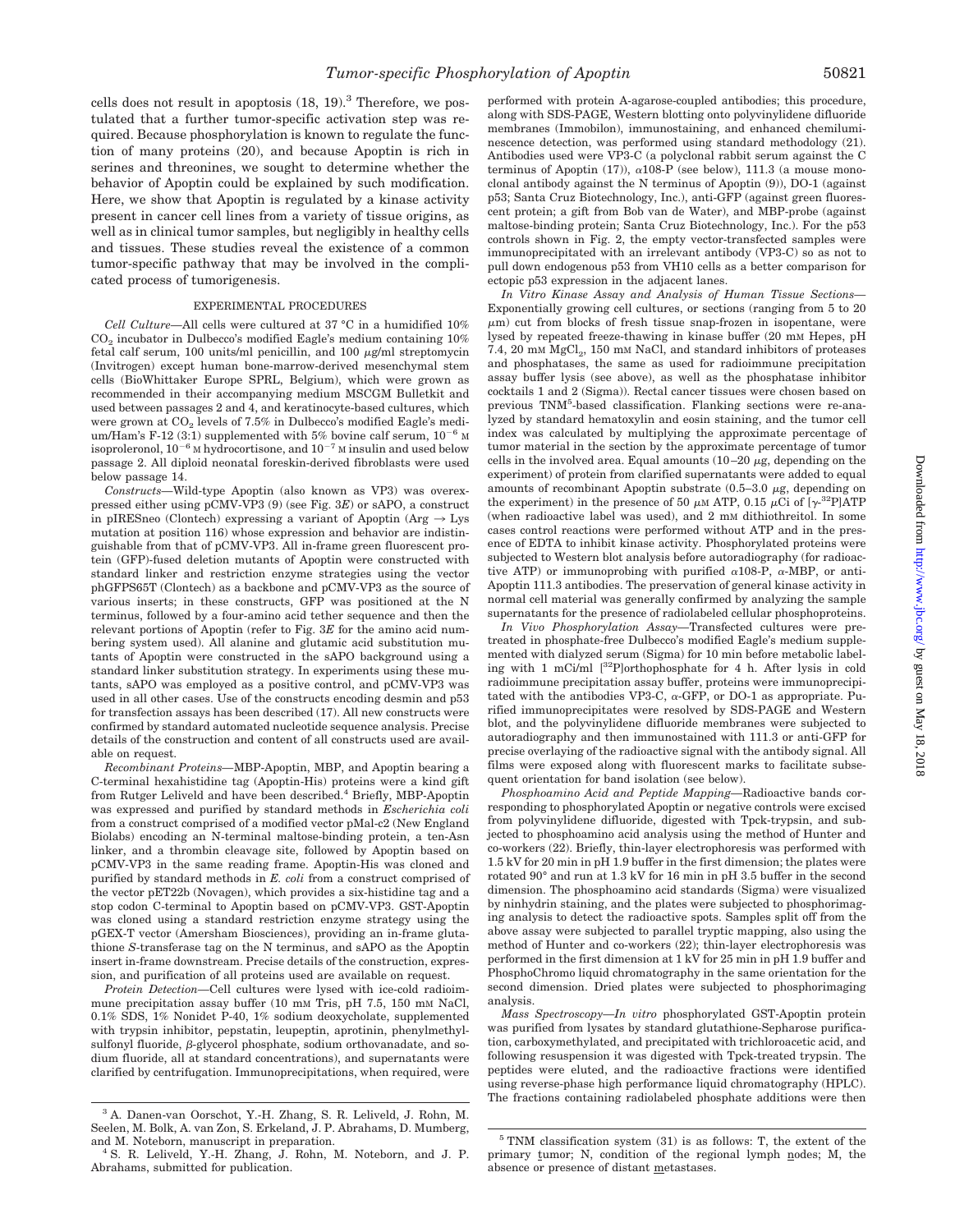

FIG. 1. **Apoptin is phosphorylated by Saos-2 tumor cell lysates but negligibly by normal human mesenchymal stem cell (***hMSC***) lysates** *in vitro***.** *Left*, autoradiograph of *in vitro* kinase assay samples resolved by SDS-PAGE and Western-blot (*M-Ap*, MBP-Apoptin substrate; *MBP*, control substrate). *Arrows* indicate the migration of the two substrates. *Right*, the same membrane immunostained with anti- $MBP (\alpha \cdot MBP)$ .

subjected to matrix-assisted laser desorption/ionization (MALDI) analysis on a Voyager-DE STR (Applied Biosystems). Phosphorylated peptides were analyzed by electron spray ionization collision-induced dissociation on a QSTAR (Applied Biosystems) to assign the phosphorylated modification to a particular amino acid residue.

*Antisera Production*—Production and purification of the  $\alpha$ 108-P phosphospecific antibody were performed by EuroGentec (Belgium) using standard methods. Briefly, the phosphopeptide SLITT(pT)PSR-PRTA (corresponding to Apoptin residues 103–115) was inoculated into rabbits, and resultant sera were tested for specific reactivity to the phosphorylated peptide by enzyme-linked immunosorbent assay and column-purified against the phosphorylated peptide. Next, those recovered antibodies were passed over a non-phosphopeptide column. The flow-through of the second column was designated  $\alpha$ 108-P, and its phosphospecificity was confirmed by competitive enzyme-linked immunosorbent assay tests using pre-incubations with various phosphorylated or nonphosphorylated peptides as appropriate. As a control, antibody that bound to the second column, which presumably represented species recognizing the peptide regardless of phosphorylation state, was able to detect tumor- or normal cell-derived Apoptin equally well.

*Immunofluorescence and Apoptosis Assays—*DNA constructs (50 ng/  $\mu$ l) were introduced into the nuclei of normal VH10 diploid fibroblasts growing on glass-bottomed plates (MatTek) using standard nuclear microinjection techniques. Cells were fixed sequentially with 1% formaldehyde (10 min), cold methanol (5 min), and cold 80% acetone (2 min) and then stained and analyzed by indirect immunofluorescence for Apoptin (using antibody 111.3) and 2,4-diamidino-2-phenylindole staining for the morphological appearance of apoptosis essentially as described (9). Microinjected DNAs were mixed with dextran-conjugated tetramethylrhodamine (1 mg/ml; Molecular Probes) to help trace the injected cells. At least 100 Apoptin-positive cells were scored per experiment, and several independent experiments were performed. For visualizing phosphorylated Apoptin in intact tumor cells, Saos-2 cells growing on glass coverslips in six-well plates were transfected with  $2 \mu g$  of pCMV-VP3 DNA using Fugene (Roche Molecular Biochemicals), fixed with fresh methanol:acetone (1:1) (5 min at room temperature), and stained and analyzed as above, except cells were incubated simultaneously with the antibodies 111.3 to detect all Apoptin regardless of phosphorylation state and with  $\alpha$ 108-P to detect Apoptin phosphorylated on Thr-108.

#### RESULTS

*Apoptin Is Phosphorylated in Vitro Specifically by Tumor or Transformed Cell Lysates—*To determine whether tumor cell lysates contained an activity that could phosphorylate Apoptin, we developed a radioactive *in vitro* kinase assay using a bacterially produced recombinant Apoptin protein possessing an N-terminal MBP tag as a substrate. As shown in Fig. 1, the Apoptin portion of this substrate was phosphorylated robustly by a lysate derived from the human osteosarcoma cell line Saos-2 but negligibly by one from primary human mesenchymal stem cells. These results were extended with additional tumor or transformed cell lines (including human Jurkat T lymphoma, U2OS osteosarcoma, HT29 colon carcinoma, LCL Epstein-Barr transformed B lymphoma, and COS-1 SV40-



FIG. 2. **Apoptin is phosphorylated in transformed or tumor cells specifically** *in vivo***.** The *in vivo* [ 32P]orthophosphate labeling assay was performed on the indicated cell types transfected with Apoptin (*Ap*), the empty vector (*Vec*), or p53. In all cases, the *top panels* show the autoradiograph (*32P*), and the *bottom panels* show the same membrane immunostained with Apoptin  $(\alpha$ -Ap) or p53  $(\alpha$ -p53) antibodies. The *lower-most* migrating *band* corresponds to Apoptin protein (indicated with *arrows*), whereas the *top band* is an irrelevant cellular phosphoprotein that fails to hybridize to the Apoptin antibody.

transformed monkey kidney fibroblasts) *versus* normal cells (two independent sources of human neonatal foreskin fibroblasts, including VH10 (23), as well as low passage mouse embryo fibroblasts) (data not shown). Similar results were obtained with different *E. coli*-produced recombinant fusion proteins, including Apoptin bearing a C-terminal hexahistidine tag (Apoptin-His) and an N-terminal glutathione *S*-transferase tag (GST-Apoptin) (data not shown). These results indicate that an activity enriched in tumor or transformed cells, but not in healthy primary cells, can phosphorylate Apoptin.

*Apoptin Is Phosphorylated in Vivo Specifically in Tumor or Transformed Cells—*To determine whether Apoptin becomes phosphorylated differentially in live cells, we transfected Apoptin into various tumor cells *versus* normal VH10 fibroblasts and assessed the incorporation of radiolabel using immunoprecipitation and SDS-PAGE after metabolic [32P]orthophosphate labeling. As shown in Fig. 2*A*, Saos-2 osteosarcoma cells did indeed harbor phosphorylated Apoptin, whereas in low passage VH10 cells there was no detectable radiolabel on a comparable amount of Apoptin protein. As a control, expression and phosphorylation of ectopically expressed p53 were detectable in both cell types (Fig. 2*B*). *In vivo* phosphorylation of Apoptin also occurred in U2OS cells and H1299 lung carcinoma cells (Fig. 2*A*). This specific difference in phosphorylation state was not trivially because of cell type, as an SV40-transformed version of VH10 fibroblasts (VHSV), but not its untransformed primary counterpart, was able to phosphorylate Apoptin *in vivo* (Fig. 2*C*). A similar result was seen for the SV40-transformed keratinocyte line SVK14 *versus* a non-transformed passage one breast-derived keratinocyte culture (data not shown). These results suggest that Apoptin becomes modified specifically in a tumor or transformed environment.

*Apoptin Is Phosphorylated on Threonine 108—*Because phosphorylation of Apoptin correlated with the transformed or tumorigenic state of the cell both *in vitro* and *in vivo*, we set out to map the modified residue to aid further exploration into the possible functional significance. Phosphoamino acid analysis of *in vivo* labeled protein derived from pCMV-VP3-transfected Saos-2 tumor cells *versus* vector-transfected controls revealed that specific phosphorylation occurred strongly on threonine(s) (Fig. 3*A*). A similar result was obtained using U2OS cells (data not shown). We also saw a fainter phosphoserine signal, but this activity occurred in vector-transfected samples, as well, and was therefore likely derived from a closely migrating cel-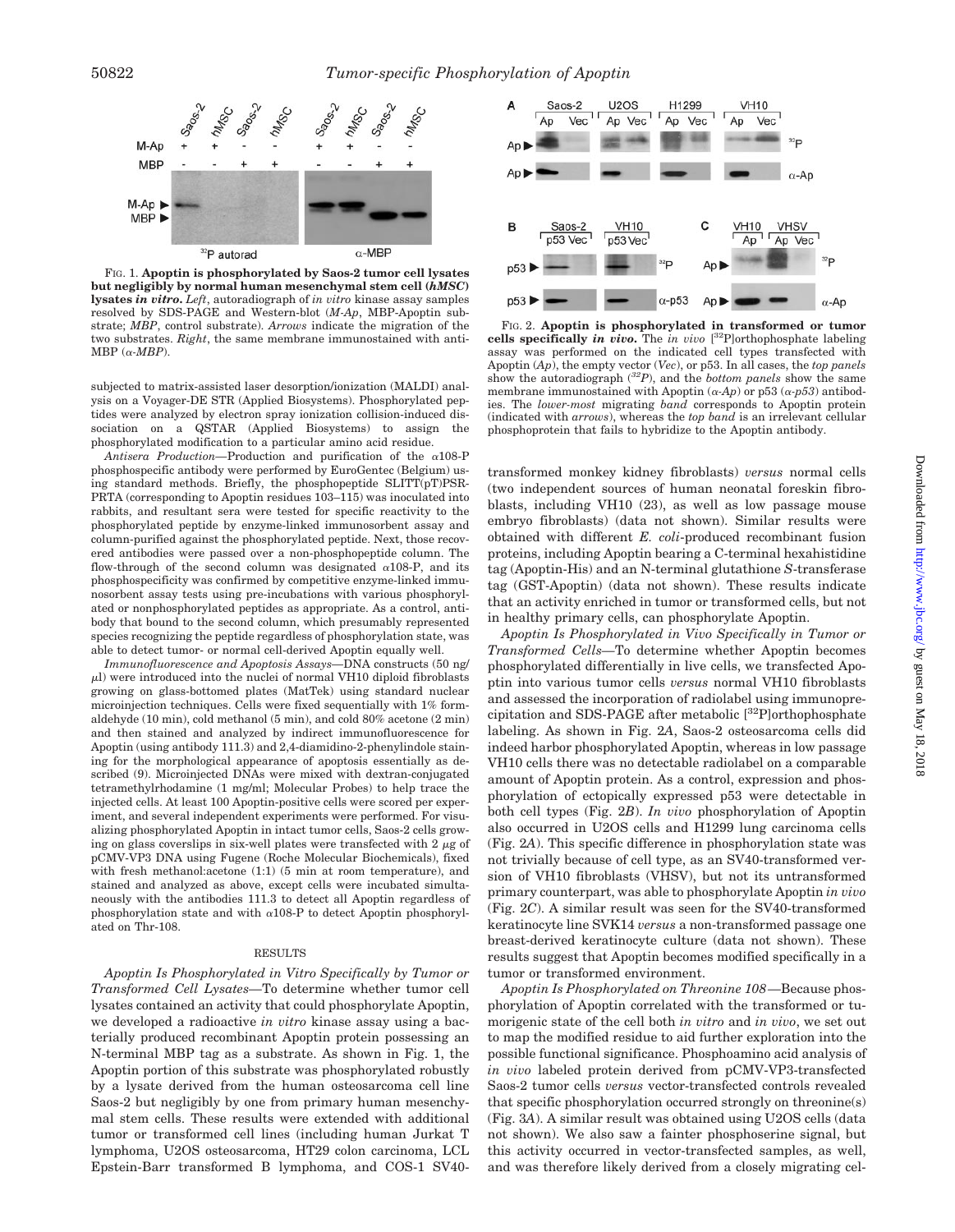

FIG. 3. **Apoptin is phosphorylated on threonine(s) within residues 106–108.** *A*, phosphoamino acid analysis of *in vivo*-ortholabeled Saos-2 cells transfected with Apoptin (*Ap*; *left*) or the empty vector (*Vec*; *middle*). The position of the standards is depicted in the *right panel*; *X* marks the origin. *B*, tryptic peptide map of parallel samples from *A*: Apoptin (*Ap*; *left*) and empty vector (*Vec*; *right*). *X* marks the origin. *C*, *in vivo* phosphorylation of deletion mutants of Apoptin with an Nterminal GFP (*G*) tag in Saos-2 cells; *left* is the autoradiograph, and *right* is the same membrane immunostained with anti-GFP. *D*, *in vivo* phosphorylation of alanine mutants of Apoptin (see *E* for mutant nomenclature). These mutants habitually migrate as doublets; the position of the lower, wild-type-sized species is noted with *arrows*. The *top panel* shows the autoradiograph, and the *bottom panel* shows the immunostaining with anti-Apoptin 111.3. *E*, the amino acid sequence of Apoptin (pCMV-VP3), with the positions of the relevant predicted tryptic cleavage sites (*upward arrows*) and alanine mutations noted *underneath*. Thr-108 is *underlined*.

lular contaminant. Parallel analyses using tryptic phosphopeptide mapping in Saos-2 cells showed that only a single tryptic fragment was radiolabeled, indicating that the complexity of Apoptin phosphorylation was fairly low (Fig. 3*B*).

To narrow the region of phosphorylation further, we transfected Saos-2 cells with a series of N-terminal GFP-fused deletion mutant constructs of Apoptin and assessed the phosphorylation status of their expressed products using the *in vivo* orthophosphate labeling assay. As shown in Fig. 3*C*, whereas the N-terminal half of Apoptin (GFP-1-69) was not phosphorylated over the background of the assay (GFP alone), the C-

terminal half (GFP-70–121) was as strongly phosphorylated as the full-length fusion protein (GFP-1–121). The analysis of smaller truncation mutants showed that the minimal domain required for phosphorylation resided between residues 100 and 121 (GFP-100–121), although including the region from 80 to 99 (GFP-80–121) resulted in more robust modification.

The sequence between amino acids 100 and 121 contains only four threonine residues, a triple Thr run (106–108) on one predicted tryptic fragment and a lone Thr (position 114) on a separate fragment (Fig. 3*E*). To distinguish between these two loci, as well as to assess the contribution to robust phosphorylation of other regions between 80 and 121, we tested a series of five-alanine scanning mutants in the ortholabeling assay. As shown in Fig. 3*D*, abolishing the triple Thr run with a stretch of alanines from 106 to 110 (mutant Ala-106) completely eliminated phosphorylation of Apoptin in Saos-2 cells *in vivo*, whereas replacing the sequence including the lone Thr by five alanines at 111–115 (mutant Ala-111) had no effect. Taken together with the phosphoamino acid analysis and tryptic phosphopeptide mapping data, this result suggests that phosphorylation of wild-type Apoptin occurs in the triple Thr region (106–108).

Our experiments also demonstrated that replacement of region 91–95 with alanine residues (mutant Ala-91) reduced the phosphorylation efficiency reproducibly (Fig. 3*D*). This result is consistent with the reduced phosphorylation seen with GFP-100–121 compared with GFP-80–121. Most likely the domain including 91 through 95 is required for efficient phosphorylation at the triple Thr region, perhaps contributing directly to the kinase docking site or indirectly to conformation at the phosphorylation site, but does not itself contain a modified residue. Five alanine replacements elsewhere between 86 and 121 had no effect on phosphorylation (data not shown; Ala-81 to Ala-85 could not be assessed, because these mutations abolish the immunoprecipitation epitope).

To identify the phosphorylation site(s) conclusively, recombinant GST-Apoptin protein was phosphorylated by Saos-2 lysates in the radioactive *in vitro* kinase assay. After purification, the phosphorylated substrate was digested with trypsin, and the radiolabeled fragments were identified using reversephase high performance liquid chromatography. Afterward, these radioactive peptides were analyzed by mass spectrometry. This experiment showed that Apoptin was phosphorylated solely on threonine 108 (Fig. 4).

*Thr-108 Is Phosphorylated in Vivo—*To confirm that Thr-108 was indeed phosphorylated in living cells, we raised and purified a rabbit polyclonal antibody  $(\alpha 108-P)$  against a short peptide phosphorylated at position 108 and determined its reactivity against ectopically expressed Apoptin in various tumor cells *versus* normal cells using Western blot analysis (a representative example using Saos-2 *versus* VH10 cells is shown in Fig. 5*A*). As expected, this antibody detected tumor cell-derived Apoptin strongly but the normal cell-derived protein only faintly, thus confirming that Thr-108 is phosphorylated *in vivo* preferentially in tumor cells.

To confirm that Apoptin was phosphorylated on Thr-108 in intact cells, the  $\alpha$ 108-P antibody was also used to detect Apoptin with immunofluorescence microscopy. In Saos-2 cells, nearly all of the pre-apoptotic cells  $(>90%)$  that stained positively for Apoptin protein with the global Apoptin antibody 111.3 were simultaneously positive with the phosphospecific antibody  $\alpha$ 108-P (Fig. 5*B* shows a representative example of Apoptin localized in the nucleus, 2 days post-transfection). We observed similar results in HeLa and U2OS tumor cells (data not shown). The staining pattern of the two antibodies mostly overlapped in both cytoplasm and nucleus, except that  $\alpha$ 108-P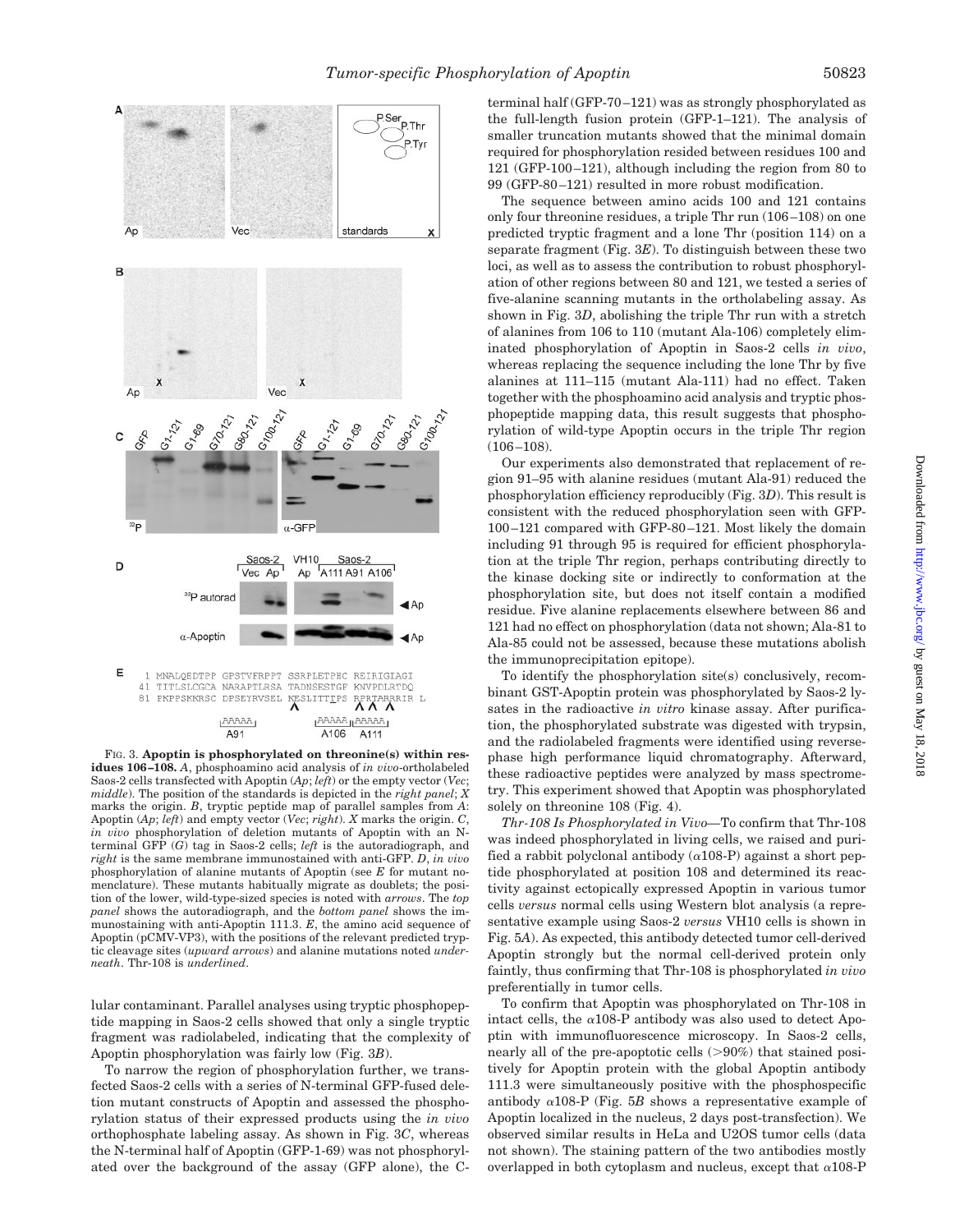

FIG. 4. **Apoptin is phosphorylated on threonine 108** *in vitro*. Saos-2 as a positive control. Recombinant GST-Apoptin was *in vitro* phosphorylated with Saos-2 lysates and subjected to mass spectrometric analysis. *A*, MALDI spectrum of the radiolabeled HPLC fraction of the tryptic digest of GST-Apoptin. *B*, electron spray ionization collision-induced dissociation spectrum of the  $(M+2H)^{2+}$  ion of the phosphorylated peptide ESLIT- $\overline{T}(pT)$ PSRPR. The *asterisk* (\*) signifies loss of  $\overline{H}_3PO_4$ .

staining seemed enriched in the nucleus but absent from the characteristic round, subnuclear bodies that Apoptin tends to form in tumor cells (see Fig. 5*B*, especially noticeable in the merged image). Moreover, reactivity with  $\alpha$ 108-P was not observed frequently in end-stage apoptotic cells (data not shown), perhaps because the energy levels of dying cells (which are known to have compromised mitochondrial function (17)) are not sufficient to maintain the phosphorylated epitope, or because Apoptin is dephosphorylated actively at late time points. This immunofluorescence experiment shows that phosphorylation of transfected Apoptin on Thr-108 occurs in virtually every preapoptotic tumor cell, the majority of which will eventually undergo apoptosis, and strengthens the correlation between the phosphorylation of Apoptin and the induction of apoptosis.

To confirm further that Thr-108 phosphorylation can be mediated by tumor cells other than Saos-2, we screened various cell types using a non-radioactive *in vitro* kinase assay with the  $\alpha$ 108-P antibody and Apoptin-His recombinant protein as a substrate and verified that the Thr-108 modification was mediated by lysates of transformed or tumor cell lines derived from diverse tissue types but not by primary normal cell material. Fig. 5*C* shows one representative normal cell type, primary human breast keratinocytes (*left panel*), *versus* various tumor cell types (*middle panel*; *right panel* is the Saos-2 control for reference) as follows: U2OS osteosarcoma, Jurkat T lymphoma, MDA-MB-231 breast carcinoma, DU145 prostate cancer, CC-LP and CC-SW cholangiocarcinoma, and A549 lung carcinoma. Taken together, our various results with the antibody  $\alpha$ 108-P indicate that phosphorylation on Apoptin at position Thr-108 *in vivo* is associated with the tumor specificity of Apoptin and that this activity can be found in a variety of cultured human tumor cell types both *in vivo* and *in vitro*.

*Phosphorylation on Thr-108 Activates Apoptin—*Our data thus far showed a correlation between the phosphorylation of Apoptin on Thr-108 and a transformed or tumorigenic environ-



FIG. 5. **A Thr-108-phosphospecific antibody recognizes Apoptin** *in vivo* **and** *in vitro. A*, Western blot analyses of Saos-2 tumor cells *versus* VH10 fibroblasts transfected with Apoptin (*Ap*), in which the *top panel* is stained with  $\alpha$ 108-P, and the *bottom panel* is stained with Apoptin antibody  $(\alpha \cdot Ap)$ . *Arrows* indicate the protein. *B*, immunofluorescence image of a Saos-2 tumor cell transfected with Apoptin and stained simultaneously with  $\alpha$ -Ap (*green*),  $\alpha$ 108-P (*red*), and 2,4-diamidino-2-phenylindole (*blue*; the *right panel* shows a merge of all three filters).  $C$ ,  $\alpha$ 108-P-based *in vitro* kinase assay (Western blot, labeled as in *A*) of samples from normal keratinocytes (*kera*) with or without EDTA to inhibit the kinase, compared with various tumor cell lines and

ment. Because the ability of Apoptin to kill human cells is also associated with such an environment, we hypothesized a link between this modification and Apoptin function. To assess this issue, we mutated Thr-108 to a glutamic acid (T108E) to mimic constitutive phosphorylation and expressed the construct in normal cells. The substitution of this negatively charged amino acid at position 108 conferred a dramatic gain-of-function activity in human diploid VH10 fibroblasts, imparting the ability of T108E not only to induce apoptosis (Fig. 6, *A*, *E*, and *F*) but also to translocate to the nucleus (Fig. 6*D*). In the same experiment, both wild-type Apoptin and an Apoptin construct containing Thr-108 mutated to an alanine residue (T108A) remained primarily in the cytoplasm and did not induce apoptosis (Fig. 6, *A*–*C*). The T108E gain-of-function was also seen in a batch of independently derived foreskin fibroblasts and in primary human mesenchymal stem cells of bone marrow origin (data not shown). Comparisons between the ability of wild-type Apoptin to kill tumor cells and the gain-of-function mutant to kill normal cells showed largely similar kinetics of apoptosis induction (data not shown). These data strongly suggest that phosphorylation of Thr-108 is sufficient to allow the characteristic tumor-specific trafficking and apoptotic behavior of Apoptin. Therefore, whereas the machinery needed for Apoptin to execute apoptosis is apparently present in both normal and tumor cells, the activation of Apoptin by the upstream kinase responsible is likely to be specific for the tumor or transformed cell environment.

*Apoptin Kinase Activity Is Detectable in Human Tumor Tissue—*Our cumulative evidence demonstrated Apoptin kinase activity in a variety of tumor or transformed cell lines but not in normal cells. To exclude the possibility that such activation resulted from adaptation of tumor cells to *in vitro* culture conditions, we determined whether Apoptin kinase activity was present in human clinical samples. To this end, we first used the *in vitro* kinase assay with the  $\alpha$ 108-P antibody to test a panel of tissues derived from healthy individuals, including colon, ovary, cervix, uterus and tonsil, all of which were negative for Apoptin kinase activity (Fig. 7*A*). A similar lack of Apoptin kinase activity was observed in various primary rat tissues (including liver, spleen, colon, skin, and stomach; data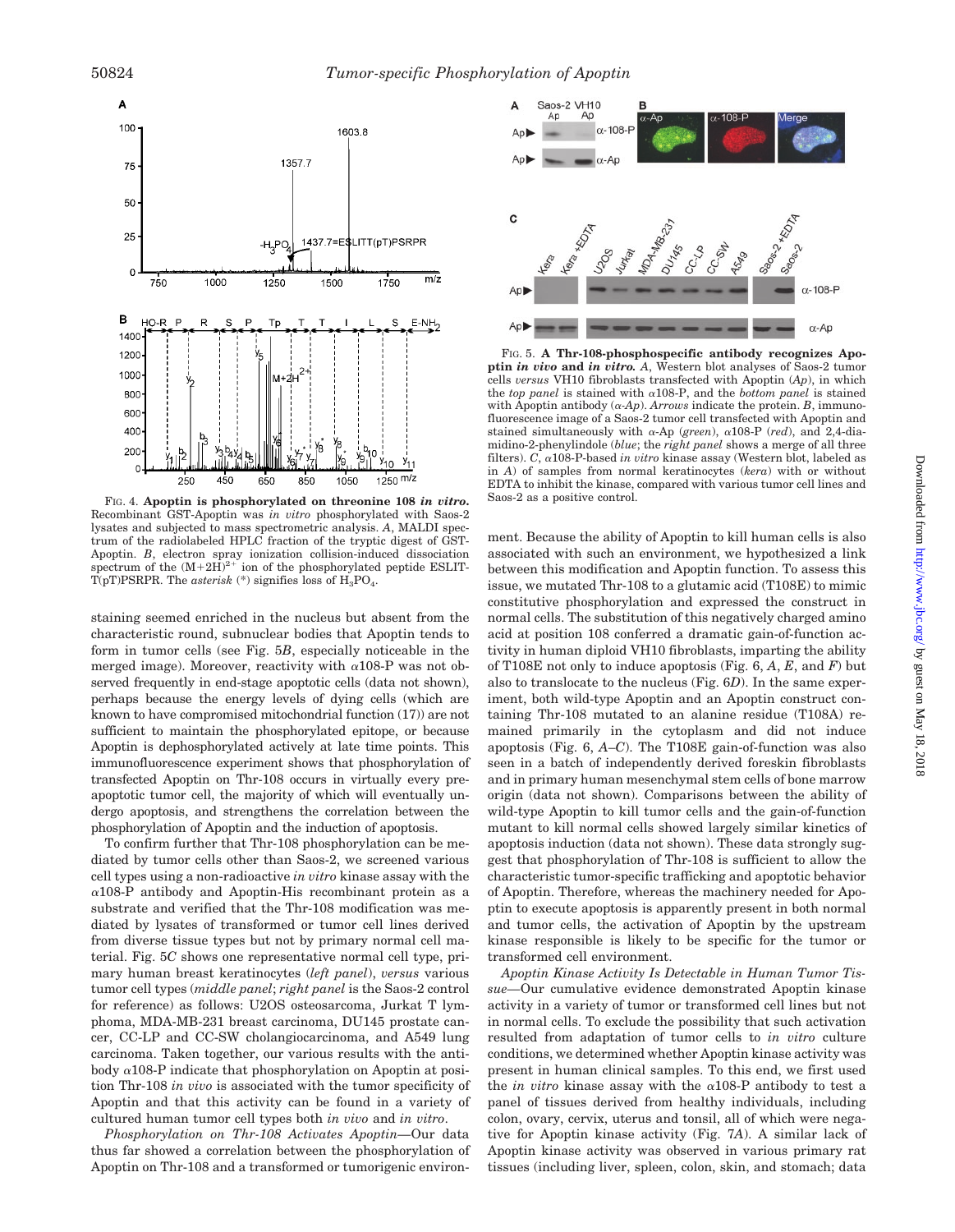

FIG. 6. **Phosphorylation of threonine 108 activates Apoptin.** An Apoptin construct with a Thr to Glu mutation at 108 (*T108E*) was expressed in human neonatal foreskin VH10 fibroblasts and compared with wild-type Apoptin (*sAPO*), a Thr to Ala mutation at Thr-108 (*T108A*), and the negative control Desmin. Cells were fixed at the indicated time points and assessed for apoptotic activity (*A*) and subcellular localization and morphological characteristics (*B–F*; 48-h *time point*). For all images in *B*–*F*, the *left panel* shows Apoptin antibody staining in *green*, whereas the *right panel* shows the 2,4-diamidino-2 phenylindole-stained nucleus in *blue*.

not shown). Next, we performed the analysis in human stage 3 rectal tumors removed by total mesorectal excision. Flanking sections on either side of the material used in the kinase assay were analyzed by histocytochemistry to confirm the percentage of tumor cells by morphology (Fig. 7*C* shows a section from one of the two sides). Tumor sections  $(<5 \mu m)$  were compared with morphologically normal material immediately adjacent to the excised tumor, and Fig. 7*B* shows three representative patient samples. We detected strong Apoptin kinase activity in two of the three tumors (patients 1 and 2). In contrast, very weak (patient 1) or no (patient 2) activity was observed in the prox-



FIG. 7. **Apoptin is phosphorylated on Thr-108 in primary tumor tissues.** Western blot of *in vitro* kinase assay samples with  $\alpha$ 108-P ( $top$ ) and Apoptin antibody ( $\alpha$ -Ap;  $bottom$ ) from healthy humans (A) or rectal cancer patients  $(B)$ . The plus sign  $(+)$  in the Saos-2 controls indicates a normal reaction, and the minus  $sign(-)$  indicates a reaction without ATP and with EDTA. The *S* in *panel B* indicates the substrate protein loaded directly onto the gel. *T* indicates tumor, and *N* indicates the proximal morphologically normal tissue. An overexposure of samples from the third patient is shown as a *lower inset under panel B*. *C*, the corresponding hematoxylin- and eosin-stained serial sections of the patient samples shown in *B*, with the estimated tumor cell index given in the *lower right-hand corner*.

imal normal material. Although the tumor material from patient 3, which contained a relatively low number of tumor cells, appeared to be negative at first sight, one could observe slightly above-background activity on a longer exposure (Fig. 7*B*, *lower inset*). We further detected Apoptin kinase activity in the tumor material of six of eight additional stage 3 rectal tumor patients, as well as in two primary tumors obtained from another hos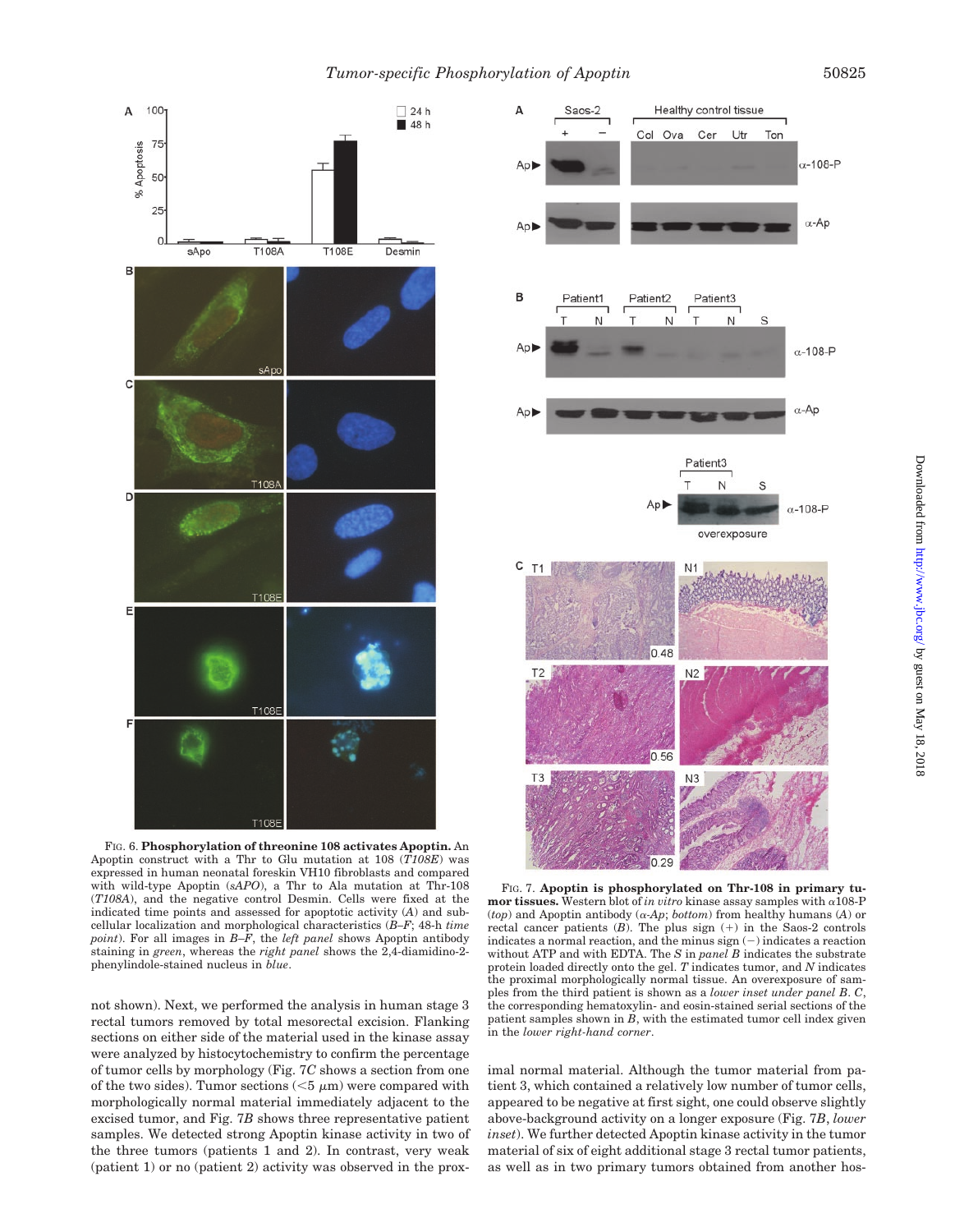pital (colon and esophageal carcinoma; data not shown). The demonstration of Apoptin kinase activity in clinical tumor samples further supports the idea that such activity may be generally associated with human neoplasia.

### DISCUSSION

In this report, we provide the first evidence favoring the hypothesis that the tumor-specific activities of Apoptin result from direct activation by a cancer-associated cellular pathway. Phosphorylation on residue Thr-108 appears to be sufficient to confer upon Apoptin the ability to behave in normal cells as it does in tumor cells. Because previous studies suggest that nuclear localization is necessary but not sufficient for full activity of Apoptin  $(18, 19)$ ,<sup>3</sup> our results with the T108E mutant indicate that modification at this residue may act as a bifunctional switch inducing both accumulation in the nucleus and the ability to induce subsequent apoptosis. However, precisely how phosphorylation at Thr-108 facilitates the downstream execution activities of Apoptin remains to be elucidated. Preliminary experiments with various alanine mutants of fulllength Apoptin that could not be phosphorylated showed a significant impairment in the ability to induce apoptosis in Saos-2 tumor cells, although apoptosis was not abolished completely (data not shown). Further studies will be needed to understand the contribution of phosphorylation to the overall ability of Apoptin to kill tumor cells.

In chicken cells, Apoptin is expressed during CAV infection and appears to be essential for replication  $(6)$ .<sup>6</sup> In our hands, the phosphospecific  $\alpha$ 108-P antibody detected robust phosphorylation of Apoptin in Marek's virus-transformed MDCC-MSB-1 chicken T cells infected with CAV in culture (data not shown). Although the unfortunate lack of a non-transformed *in vitro* model system for CAV infection makes it difficult to assess this question under more natural conditions, these results do suggest that phosphorylation on Thr-108 can occur during the CAV replication cycle. Because phosphorylation regulates the activity of Apoptin, it is possible that the virus has evolved to exploit a natural host cell signal transduction pathway to facilitate its own replication cycle. Susceptible chicken cells may possess active kinase naturally or may be induced to do so as a result of CAV infection. Alternatively, CAV infection is often associated with the co-infection of transforming avian viruses such as Marek's disease (3), which may up-regulate the kinase of Apoptin during cellular transformation, thereby offering an opportunistic advantage to CAV. Interestingly, it was shown recently that VP2, one of the other proteins of CAV, can function as a dual specificity protein phosphatase *in vitro* (24). Although this work did not address *in vivo* substrates, it is consistent with the idea that phosphorylation pathways in general may be important for the replication cycle of CAV.

In addition to revealing functional aspects about the regulation of the activity of Apoptin, our results provide evidence for the existence of a previously unrecognized cellular pathway correlated with human cancer. Here, we show that the entity responsible for phosphorylation of Apoptin is active in tumor or transformed cells but is very low or absent in healthy, untransformed cells. This phenomenon could in principle result from either a tumor-specific kinase activity or a normal-specific phosphatase activity. However, as the *in vitro* assay is performed in the presence of a mixture of diverse phosphatase inhibitors, which do not liberate kinase activity in normal cells, we believe that the former possibility is more likely. Although some cancer markers are restricted to tumor type, *e.g.* bcr-Abl or c-Kit kinase in chronic myeloid leukemia and gastrointestinal stromal tumors (25) or the Her-2/neu receptor tyrosine

kinase in breast cancer (26), our results in transformed or tumor cell lines from tissue types of endodermal, ectodermal, and mesodermal origin suggest that Apoptin kinase represents a more general activity.

In this report, we describe the detection of Apoptin kinase activity in very small amounts of rectal tumor tissue and its absence in the tissues from healthy individuals. The low level of activity seen in morphologically normal tissue adjacent to positive tumor sections (Fig. 7*B*, *patient 1*) may be because of nonspecific background or because of an activation of the kinase in normal cells induced by the nearby tumor cell population (27). Alternatively, the phenomenon could reflect a genetic lesion related to the kinase in the surrounding pool of normal cells prior to the onset of frank malignancy. Such a lesion could offer a growth advantage to a "field" of pre-malignant cells, some of which could progress subsequently, via the accumulation of additional hits, to morphologically apparent cancer cells as has been suggested for, *e.g.* breast carcinoma (28). Further studies into the prevalence of Apoptin kinase activity at various stages of tumor progression should provide insight into these questions.

Because of the remarkably high number of diverse human transformed or tumor cell types tested that are susceptible to Apoptin-induced apoptosis, we speculate that these cells must share a common lesion that is highly selected, and possibly essential, in tumor development or maintenance. Apoptin kinase is a strong candidate member of such a pathway. The kinase may be dysregulated quite early in the development of a transformed phenotype, as Apoptin can be rendered active soon after transient transfection of normal cells with SV40 large T antigen (29). Moreover, Apoptin can be activated swiftly in otherwise unsusceptible cells from cancer-prone patients after a dose of UV irradiation (30). The elucidation of both upstream and downstream effectors in this pathway should further improve our understanding of the complex process of malignant transformation and thereby may lead to the development of novel therapeutic approaches for its treatment.

*Acknowledgments—*We thank M. Seelen, M. Eikenboom, G. Ensink, P. Voskamp, L. van Dijk, K. Kooistra, A. Wegg, M. Lerch, and H. Groening for expert technical assistance, I. Bahr for mass spectrometric analysis, R. Leliveld for the gift of MBP, MBP-Apoptin, and Apoptin-His purified proteins, J. Kempenaar, N. Annels, M. Ponec, L. Mullenders, J. Rommelaere, J. P. Medema, and A. Jochemsen for providing cell lines, EuroGentec Belgium for antisera generation, P. Verrijzer, N. Divecha, and D. Weinkove for critical review of the work, and members of our laboratories, especially A. Danen-van Oorschot, for helpful discussions.

#### REFERENCES

- 1. Tommasino, M., and Crawford, L. (1995) *Bioessays* **17,** 509–518
- 2. Brodsky, J. L., and Pipas, J. M. (1998) *J. Virol.* **72,** 5329–5334
- 3. Yuasa, N., Taniguchi, T., Noguchi, T., and Yoshida, I. (1980) *Avian Dis.* **24,** 202–209
- 4. Gelderblom, H., Kling, S., Lurz, R., Tischer, I., and von Bulow, V. (1989) *Arch. Virol.* **109,** 115–120
- 5. Jeurrisen, S. H., Wagennaar, F., Polz, J. M., van der Eb, A. J., and Noteborn, M. H. M. (1992) *J. Virol.* **66,** 7383–7388
- 6. Noteborn, M. H. M., and Koch, G. (1995) *Avian Pathol.* **24,** 11–31
- 7. Noteborn, H. M. H., de Boer, G. F., van Roozelaar, D. J., Karreman, C., Kranenburg, O., Vos, J. G., Jeurissen, S. H., Hoeben, R. C., Zantema, A., Koch, G., van Ormondt, H., and van der Eb, A. J. (1991) *J. Virol.* **65,** 3131–3139
- 8. Noteborn, M. H. M., Todd, D., Verschueren, C. A., de Gauw, H. W., Curran, W. L., Veldkamp, S., Douglas, A. J., McNulty, M. S., van der Eb, A. J., and Koch, G. (1994) *J. Virol.* **68,** 346–351
- 9. Danen-van Oorschot, A. A. A. M., Fischer, D. F., Grimbergen, J. M., Klein, B., Zhuang, S., Falkenburg, J. H., Backendorf, C., Quax, P. H., van der Eb, A. J., and Noteborn, M. H. M. (1997) *Proc. Natl. Acad. Sci. U. S. A.* **11,** 5843–5847
- 10. Noteborn, M. H. M. (2002) in *Targets for Cancer Chemotherapy: Transcription Factors and other Nuclear Proteins. Cancer Drug Discovery and Development* (La Thangue, N., and Bandara, L., eds) Humana Press, Totowa, NJ
- 11. Pietersen, A. M., van der Eb, M. M., Rademaker, H. J., van den Wollenberg, D. J., Rabelink, M. J., Kuppen, P. J., van Dierendonck, J. H., van Ormondt, H., Masman, D., van de Velde, C. J., van der Eb, A. J., Hoeben, R. C., and Noteborn, M. H. M. (1999) *Gene Ther.* **6,** 882–892
- <sup>6</sup> M. Noteborn, unpublished observations. 12. Van der Eb, M. M., Pietersen, A. M., Speetjens, F. M., Kuppen, P. J., van de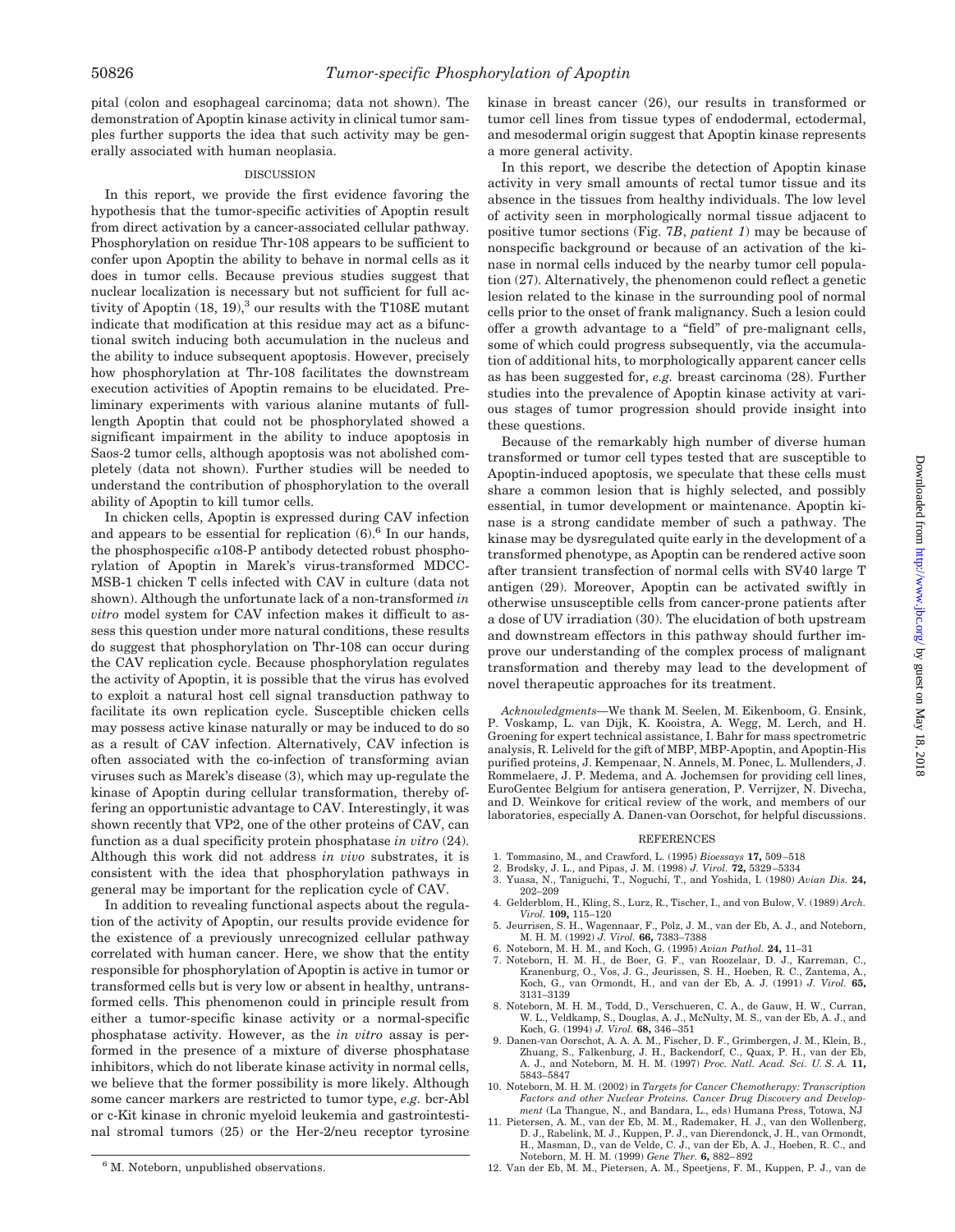Velde, C. J., Noteborn, M. H. M., and Hoeben, R. C. (2002) *Cancer Gene Ther.* **9,** 53–61

- 13. Hanahan, D., and Weinberg, R. A. (2000) *Cell* **100,** 57–70
- 14. Hahn, W. C., Dessain, S. K., Brooks, M. W., King, J. E., Elenbaas, B., Sabatini, D. M., DeCaprio, J. A., and Weinberg, R. A. (2002) *Mol. Cell. Biol.* **22,** 2111–2123
- 15. Zhuang, S.-M., Shvarts, A., van Ormondt, H., Jochemsen, A. G., van der Eb, A. J., and Noteborn, M. H. M. (1995) *Cancer Res.* **55,** 486–489
- 16. Danen-Van Oorschot, A. A. A. M., Zhang, Y.-H., Erkeland, S. J., Fischer, D. F., van der Eb, A. J., and Noteborn, M. H. M. (1999) *Leukemia* **13,** Suppl. 1, S75-S77
- 17. Danen-van Oorschot, A. A. A. M., van der Eb, A. J., and Noteborn, M. H. M. (2000) *J. Virol.* **74,** 7072–7078
- 18. Zhuang, S.-M., Landegent, J. E., Verschueren, C. A., Falkenburg, J. H., van Ormondt, H., van der Eb, A. J., and Noteborn, M. H. M. (1995) *Leukemia* **9,** Suppl. 1, S118–120
- 19. Danen-van Oorschot, A. A. A. M. (2001) *Apoptin, a Viral Protein That Induces Tumor-specific Apoptosis.* Ph.D. thesis, Ponsen and Looijen BV, Wageningen, The Netherlands
- 20. Cohen, P. (2000) *Trends Biochem. Sci.* **25,** 596–601
- 21. Sambrook, J., Fritsch, E. F., and Maniatis, T. (1989) *Molecular Cloning: A Laboratory Manual*, 2nd Ed., Cold Spring Harbor Laboratory Press, Cold Spring Harbor, NY
- 22. Boyle, W. J., van der Geer, P., and Hunter, T. (1991) *Methods Enzymol.* **201,** 110–149
- 23. Klein, B., Pastink, A., Odijk, H., Westerveld, A., and van der Eb, A. J. (1990)
- *Exp. Cell Res.* **191,** 256–262 24. Peters, M. A., Jackson, D. C., Crabb, B. S., and Browning, G. F (2002) *J. Biol. Chem.* **277,** 39566–39573
- 25. Drukker, B. J. (2002) *Cancer Cell* **1,** 31–36
- 26. Sawyers, C. L. (2002) *Curr. Opin. Genet. Dev.* **12,** 111–115
- 27. Bissel, M. J., and Radusky, D. (2001) *Nat. Rev. Cancer* **1,** 46–54
- 28. Guoren, D., Lu, Y., Zlotnikov, G., Thor, A. D., and Smith, H. S. (1996) *Science* **274,** 2057–2059 29. Noteborn, M. H. M., Zhang, Y.-H., and van der Eb, A. J. (1998) *Mutat. Res.* **400,**
- 447–455 30. Zhang, Y.-H., Abrahams, P. J., van der Eb, A. J., and Noteborn, M. H. M. (1999) *Cancer Res.* **59,** 3010–3015
- 31. Sobin, L. H., and Wittekind, C. (1992) *TNM Classification of Malignant Tumours*, Springer-Verlag, Berlin, Germany